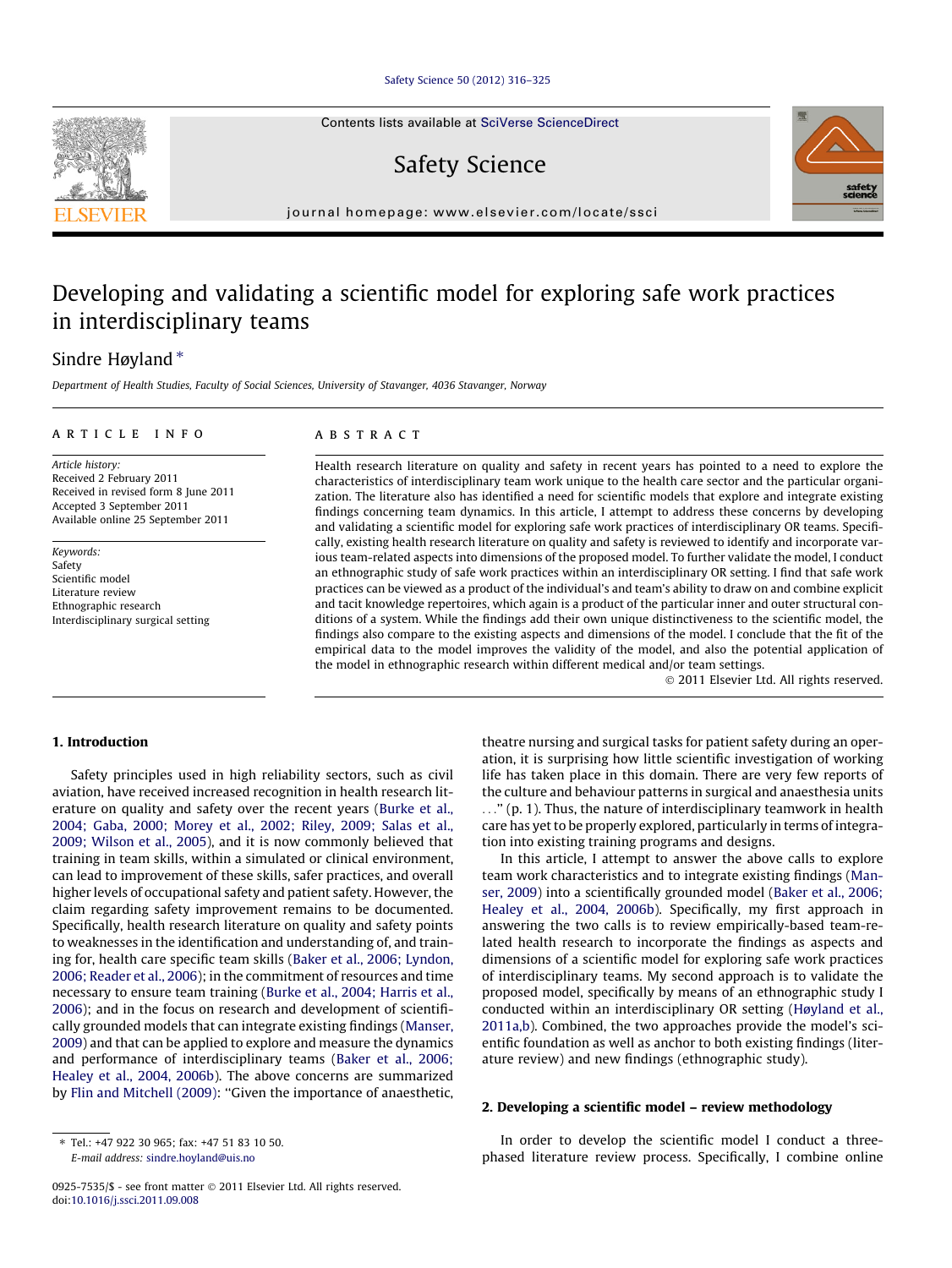searches and searches within a local EndNote database, to identify and later determine the specific team-related aspects and dimensions of the model. In response to [Manser's \(2009\)](#page--1-0) identification of the need for a scientifically grounded model that can integrate existing findings, I have specifically identified empirically-based/ original articles and findings.

#### 2.1. Review Phase 1

The first review priority was to identify team-related aspects commonly addressed in original health research literature on quality and safety. Given this aim, I searched the electronic online databases PubMed, Web of Science, and Academic Search Elite on abstract, title, topic, and/or key words containing ''team'' and "health care" and "result" or "finding." The emphasis on abstract, title, topic and/or key words and ''result'' or ''finding'' (in separate searches) helped to narrow the searches significantly by filtering out articles that did not include original findings. The actual hits in the online databases varied between approximately 100 and 400 articles. Among these hits, many articles did not focus on the team primarily but rather on topics of mental illness, elderly care, delivery of care, management of risks, patient experiences with illnesses and care, and so forth. Of the hits that did focus on the team primarily, for example in relation to a particular profession or in relation to primary care or surgery, I identified the following recurrent aspects (closely related aspects are grouped): (1) communication, (2) training or performance, (3) experience or learning, (4) management or organization, and (5) complex or context.<sup>1</sup>

#### 2.2. Review Phase 2

After the preliminary identification of team-related aspects, I systemized the identified aspects according to specific dimensions that could fit a scientifically grounded model for exploring safe work practices. System became a ''natural'' category for including aspects such as management or organization and complex or context. As for support within health research literature on quality and safety specifically, [Catchpole](#page--1-0) et al. (2006) explore the systemic aspects affecting paediatric cardiac surgery, described as patient threats (related to anatomy and physiology) and environmental threats (related to equipment, workspace and external resources). Another account within health research literature on quality and safety supportive of the system dimension is seen in [Infante \(2006\)](#page--1-0), who argues that a systems model needs to be developed that makes the broader system dimension explicit, including the environment, organizational factors, structural factors, system design, adaptation, and policy (p. 520). There is also general support for viewing health care as a system of a complex and adaptive nature, in which people can act in unpredictable ways and actions between patient, clinicians, and technology are interconnected in so-called clinical microsystems ([Barach and Johnson, 2006; Donaldson and Mohr, 2000; Mohr,](#page--1-0) [2000; Mohr et al., 2004; Mohr et al., 2003; Quinn, 1992](#page--1-0)).

The common factor in systemizing the remaining aspects – communication, training or performance, and experience or learning – is their basic anchor to knowledge. A clarification of the concept is thus needed. From an evidence-based medicine (EBM) perspective, knowledge rests on the model of technical rationality, where an individual practices problem solving according to established scientific theories and techniques [\(Schon, 1991, p. 21\)](#page--1-0). The technical rationality model represents the ''proven and explicit knowledge repertoire'' that OR personnel rely on, comprised of procedures, protocols, routines, etc. However, critiques of the technical rationality

#### 2.3. Review Phase 3

To determine additional support for and validity of the two identified dimensions of system and knowledge, I utilized a local EndNote database on health research literature. The database contains about 500 scientific references to publications in the area of health research on quality and safety. These publications mainly feature articles addressing a wide range of health care safety topics from training and simulation to culture and risk governance published in the period between 1990 and 2010. The database references originate from searches conducted mainly via electronic online databases such as ArticleFirst, Medline/PubMed, Web of Science, ISI Web of Knowledge, and Academic Search Elite.<sup>2</sup> To obtain an overview of relevant publications in this database, I explored combinations of key words and search phrases from review phase 1 in relation to the identified dimensions and aspects:

- The knowledge dimension was searched according to "team" and ''finding'' or ''result'' in combination with ''communication'' (55 hits), "training" or "performance" (73 hits), "experience" or "learning" (50 hits).
- The system dimension was searched according to "team" and ''finding'' or ''result'' in combinations with ''management'' or "organization" (94 hits), "context" or "complex" (45 hits).

Judging from the number of hits on articles that addressed the system and knowledge dimensions, both dimensions have support in health research literature on quality and safety. To represent this finding, I included a number of articles representative of the identified aspects and dimensions in the article. The included articles had to demonstrate both original findings and a high relevance to the identified team-related aspects and dimensions (selection criteria).

view argue that one must account for the kinds of knowledge health care personnel actually use in practice, where not only the explicit but also tacit elements of knowledge such as clinical judgment and expertise come into play ([Braude, 2009; Haynes, 2002; Henry,](#page--1-0) [2006; Polyani, 1966](#page--1-0)). With this understanding, the connection between knowledge and the remaining identified aspects can be made. Specifically, the communication aspect has explicit knowledge elements expressed as protocols or routines that over time have proven to be ''the right way of doing things''. Checklists, for example, are typically used as cognitive aids during task completion ([Hales et al., 2008\)](#page--1-0), and has proved important to information exchange and team cohesion in the operating room ([Lee, 2010;](#page--1-0) [Lingard et al., 2005](#page--1-0)). Other ways of communicating occur through the use of body language and listening ([Friedman and Bernell,](#page--1-0) [2006](#page--1-0)), and also through the selective use and control of information flow [\(Riley and Manias, 2009\)](#page--1-0). The last examples illustrate the less visible sides of communication; the tacit knowledge elements. Similarly, performance will be shaped by the explicit knowledge elements developed through training, such as the focus on economy of hand motion to measure technical competence ([Grober et al.,](#page--1-0) [2010](#page--1-0)) or the focus on formal instruction for more advanced technical skills ([Benson et al., 2010\)](#page--1-0). However, performance will also be formed by skilled judgment based on personal experience ([Thorn](#page--1-0)[ton, 2006\)](#page--1-0), enhancing the ability to handle patient and recognize the limit of safe practice ([Smith et al., 2006\)](#page--1-0), i.e. tacit knowledge elements. In sum, the described links between different types of knowledge and the remaining aspects identified from the literature review, suggests that knowledge represents a potential second dimension of the scientific model.

 $1$  "Complex" rather than "complexity" was chosen to include a broader number of articles.

<sup>&</sup>lt;sup>2</sup> Since 2005, the aim of the database has been to assist our research group in different health research projects on quality and safety.